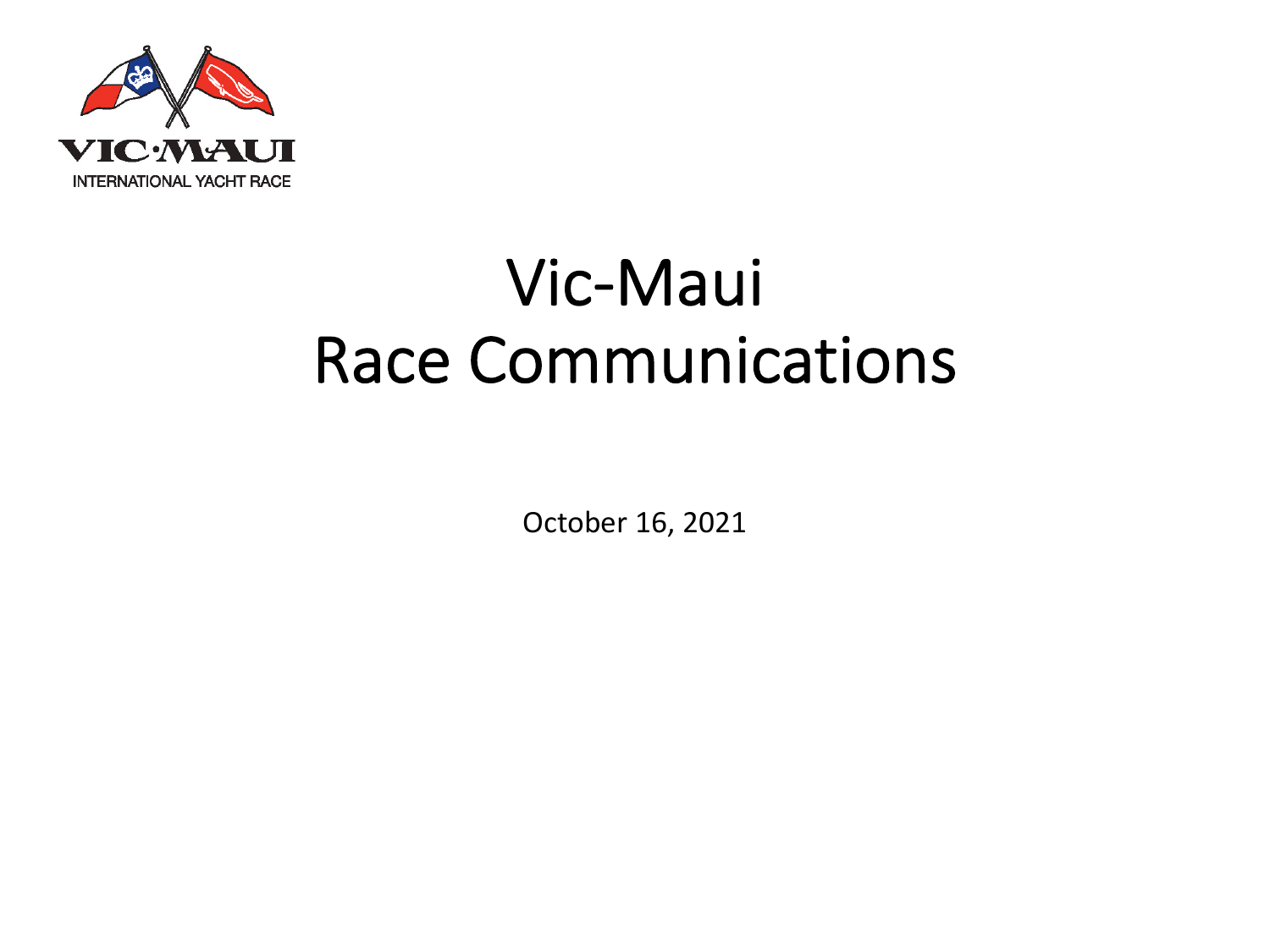#### Race Communications – Selected Equipment

#### Reference OSR Cat 1, NoR, NoR Appendix A

- VHF 25W fixed, DSC: MMSI & GPS, masthead antenna
- VHF handheld (recommend DSC: MMSI)
- Satellite telephone handheld, waterproof/case, internal battery
- Either:
	- Marine SSB transceiver HF & MF, DSC: MMSI & GPS --- OR ---
	- Satellite communications
		- 2 devices (includes the satellite telephone above)
		- with contiguous coverage over race area (approved: Inmarsat, Iridium)
		- at least 1 must be "charged and ready to receive voice calls at all times"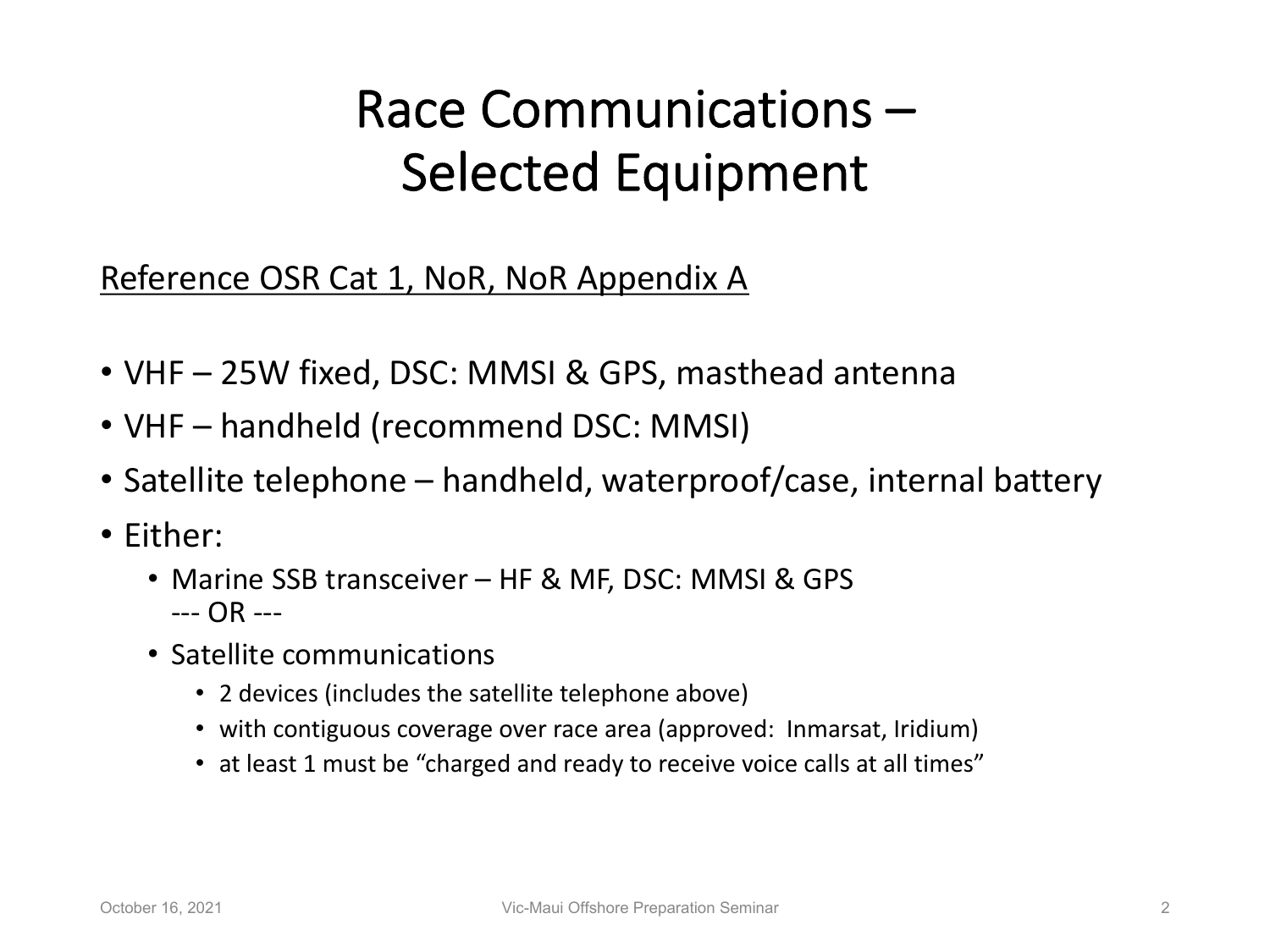### Race Communications – Selected Capabilities & Other Equipment

Reference OSR Cat 1, NoR, NoR Appendix A

- Email, bi-directional, low bandwidth, from anywhere on the course
- Email test with RC before start
- AIS transceiver for boat, AIS-MOB for each crew member
	- Compatibility, capabilities & limitations
- Transponder (YB Tracking Iridium)
	- For race, supplied and installed by RC, included in race entry fee
	- For return delivery, available by advance reservation, extra charge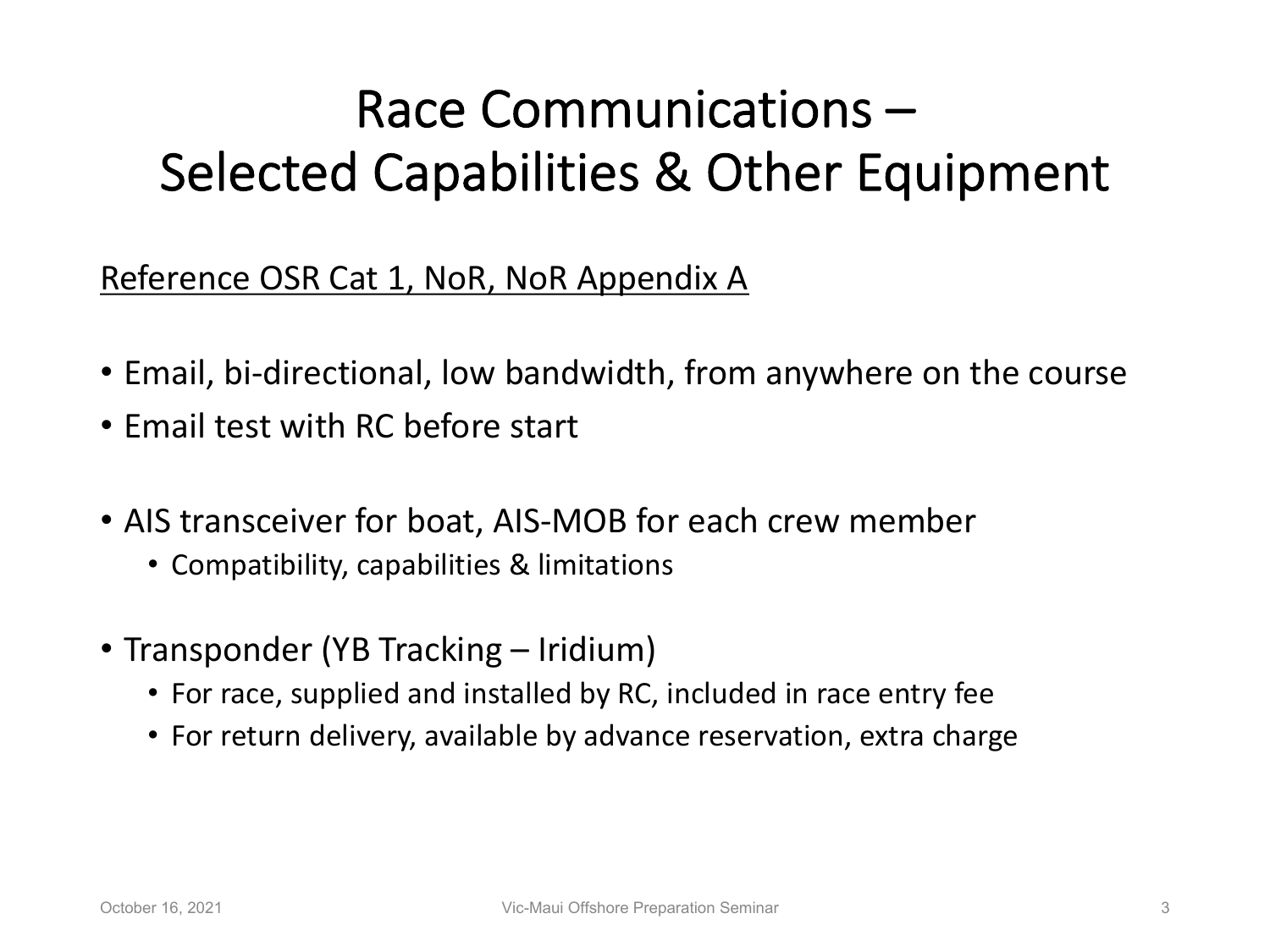#### Race Communications – Content and Methods

Reference Racing Rules of Sailng; RRS 41, RRS cases, NoR

- Communications content permitted:
	- Communications necessary to comply with race requirements
	- Personal messages, not related to performance
	- Obtaining weather information and fleet position information, providing it is public and available without charge
- Communications content not permitted:
	- The transmission or receipt while racing of any communication for the benefit … of an individual boat or group of boats …
	- Fee-for-service weather information
	- Routing information or advice
- Communications methods are permissive, and may have costs
	- VHF, SSB, Satcom, Voice, Data, Messenger Pigeon, …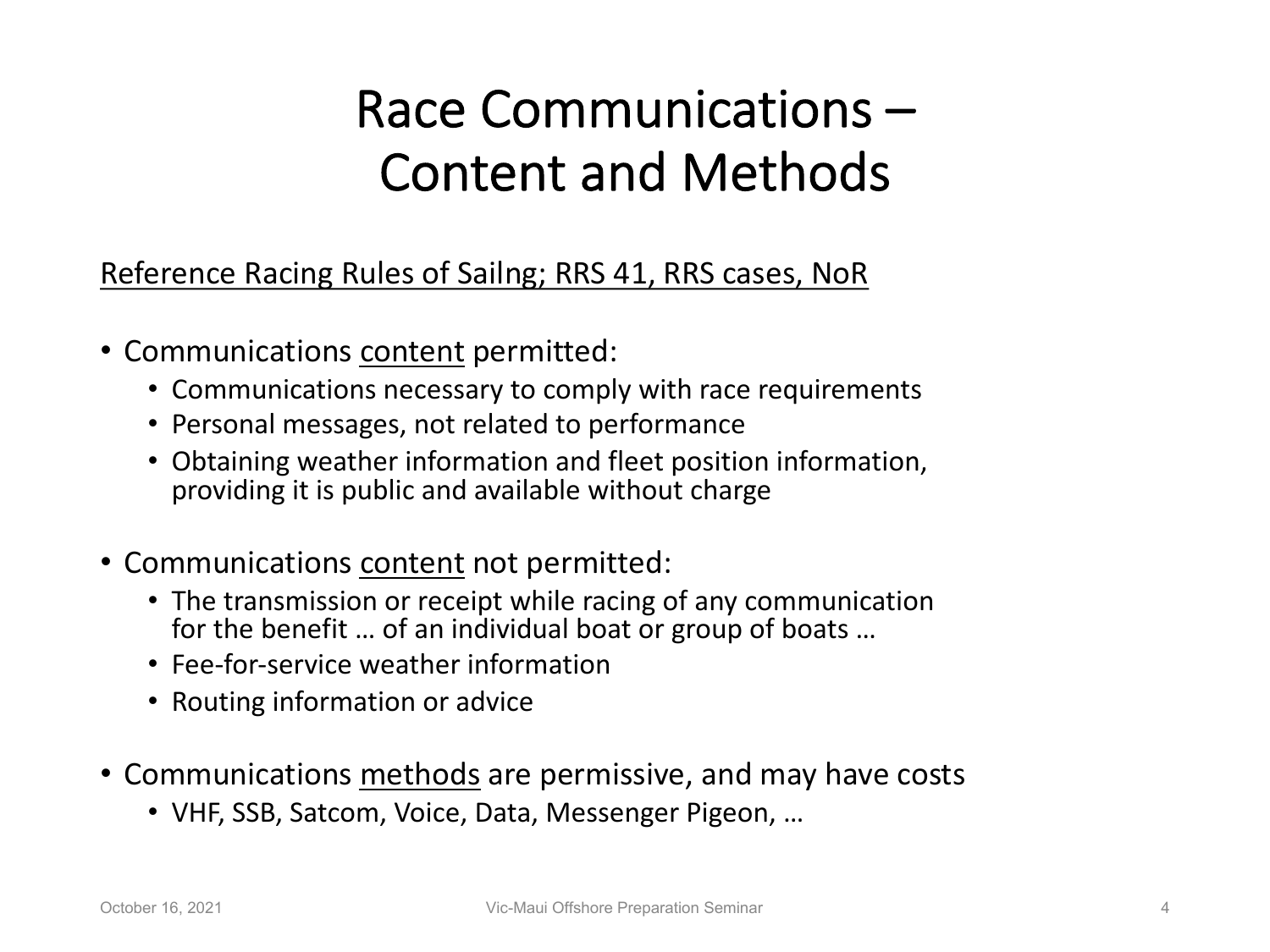### Race Communications – NtC: Communications Information

- Reference Notice of Race (NoR) & Notice to Competitors (NtC): Communications Information
- Published in June 2020 (see 2018 NtC 7 - Communications Information on the **Official Notice Board** as an interim reference)
- Emergency communications
- Daily roll call report position & conditions by email to RC, receive not
- Communications listening watch for mutual safety
- Finish communications
- Weather information
- Fleet position information
- Communications directory
- … and more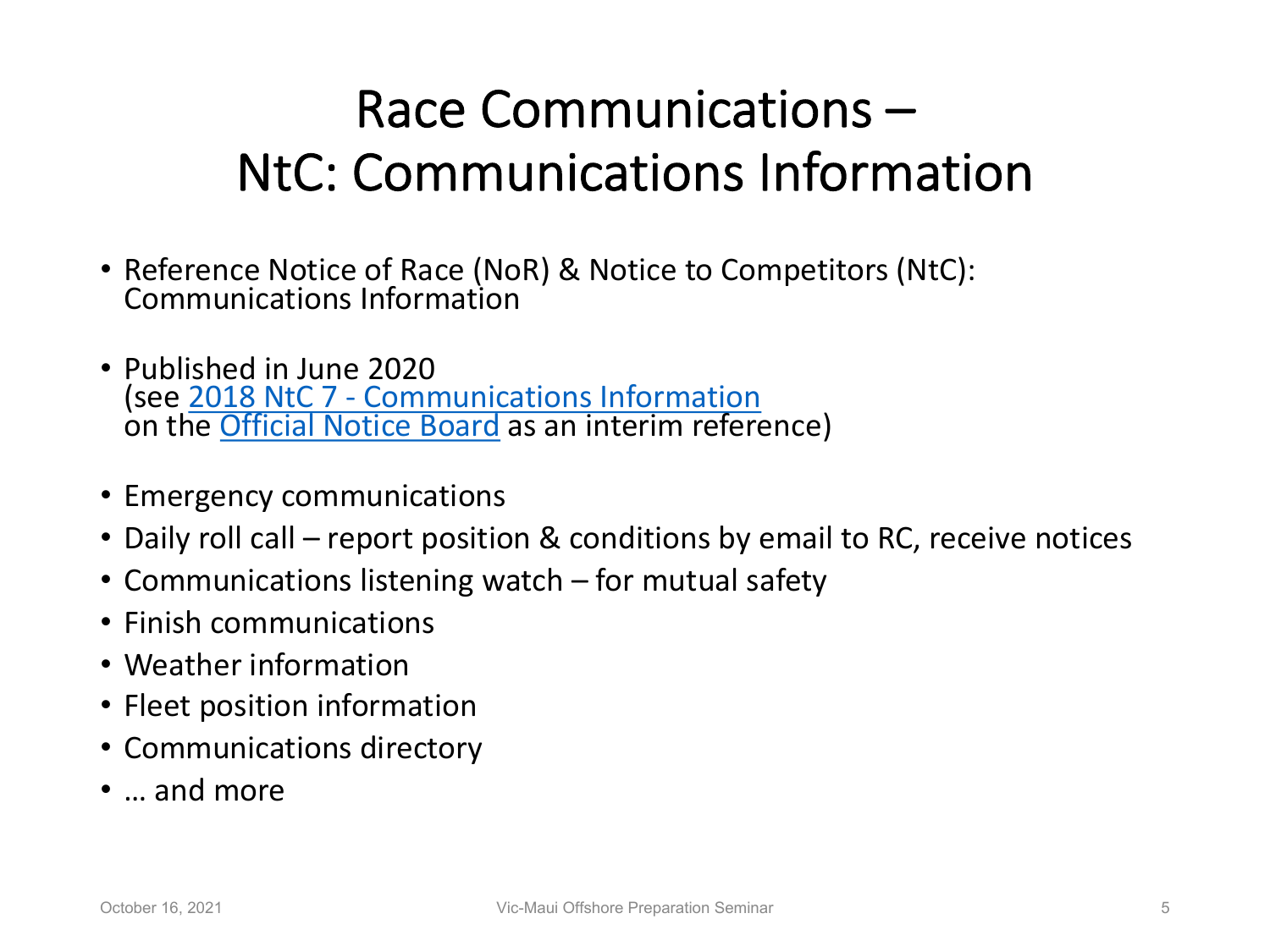## SSB Radio

- } Marine SSB radio, MF & HF, DSC: MMSI & GPS
- } [Antenna](http://www.farallon.us/webstore/Pcup%20SSB.pdf)
- ▶ RF ground
- } Automatic antenna tuner
- Data modem
- } Computer & software
- } Installation: see Farallon white paper at<br>http://www.farallon.us/webstore/Pcup%20SSB.pdf



FOR THE PARTY

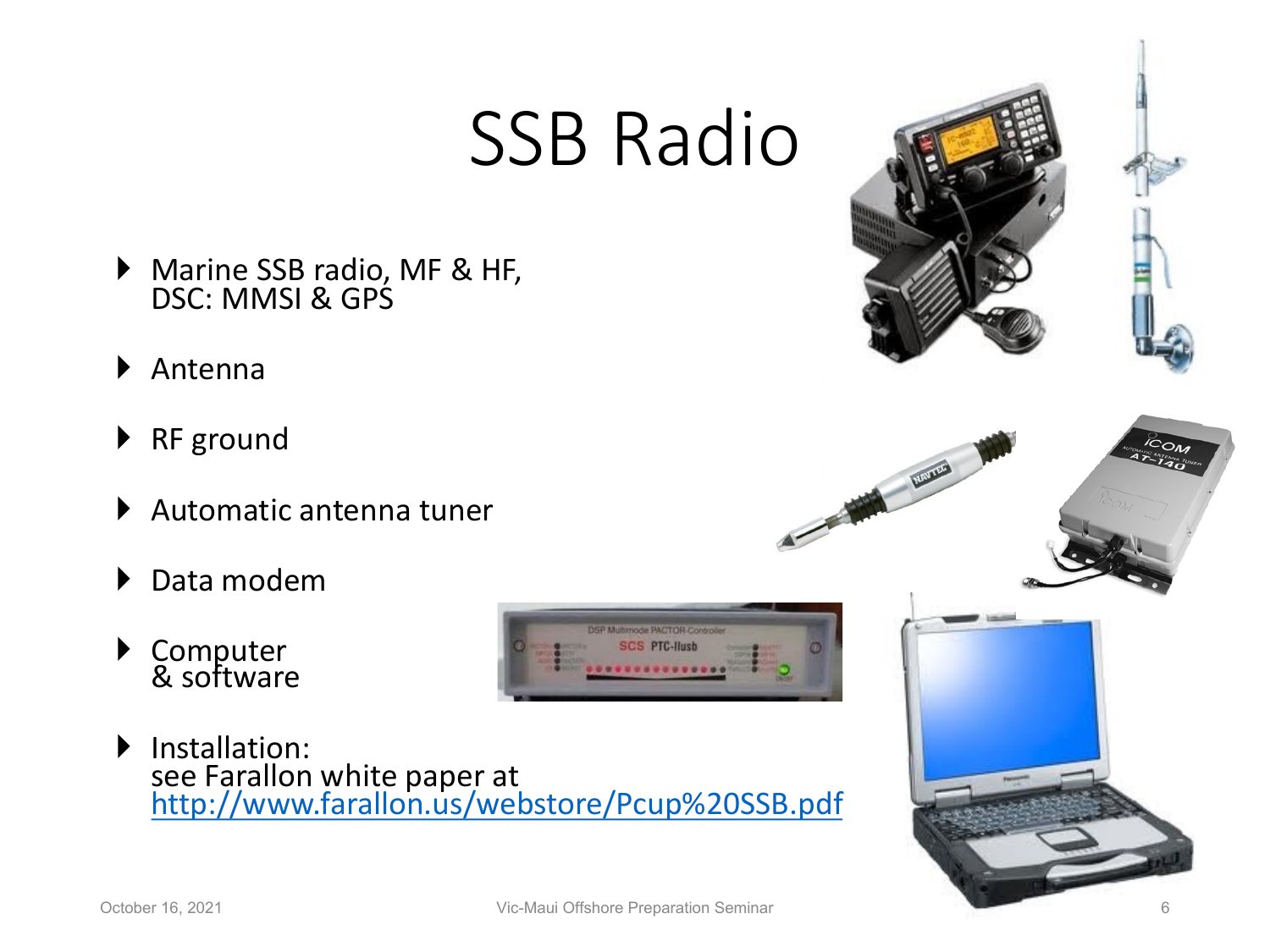# Satellite Communications

- } Networks: Inmarsat, Iridium, (Globalstar)
- ▶ Satellite phone or satellite messaging/data device
- } Installation
	- } cradle
	- charging/power connection
	- data connection
	- } external antenna connection
- ▶ Computer & software: laptop, tablet, smartphone, …